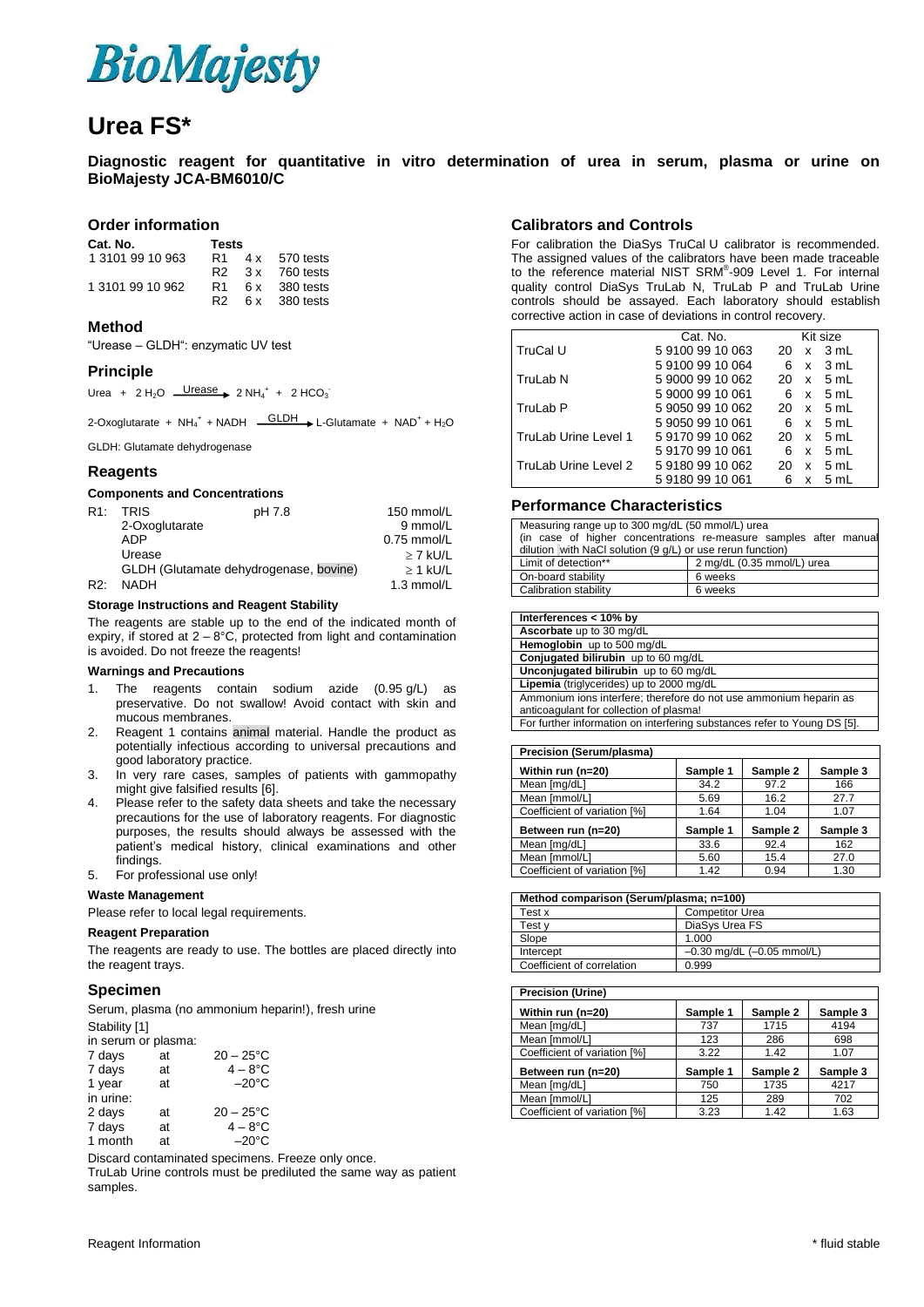# **BioMajesty**

| Method comparison (Urine; n=100) |                          |  |
|----------------------------------|--------------------------|--|
| Test x                           | <b>Competitor Urea</b>   |  |
| Test v                           | DiaSys Urea FS           |  |
| Slope                            | 1.011                    |  |
| Intercept                        | 21.4 mg/dL (3.57 mmol/L) |  |
| Coefficient of correlation       | 0.999                    |  |

\*\* lowest measurable concentration which can be distinguished from zero

mean + 3 SD (n=20) of an analyte free specimen

### **Conversion factor**

Urea [mg/dL] x 0.1665 = Urea [mmol/L]

Urea [mg/dL] x 0.467 = BUN [mg/dL]

BUN [mg/dL] x 2.14 = Urea [mg/dL]

## (BUN: Blood urea nitrogen)

## **Reference Range**

| Serum/Plasma [2]           |               |             |
|----------------------------|---------------|-------------|
|                            | [mg/dL]       | [mmol/L]    |
| Adults                     |               |             |
| Global                     | $17 - 43$     | $2.8 - 7.2$ |
| Women $< 50$ years         | $15 - 40$     | $2.6 - 6.7$ |
| Women $>$ 50 years         | $21 - 43$     | $3.5 - 7.2$ |
| Men $<$ 50 years           | $19 - 44$     | $3.2 - 7.3$ |
| Men $>$ 50 years           | $18 - 55$     | $3.0 - 9.2$ |
| <b>Children</b>            |               |             |
| $1 - 3$ year(s)            | $11 - 36$     | $1.8 - 6.0$ |
| $4 - 13$ years             | $15 - 36$     | $2.5 - 6.0$ |
| 14 – 19 years              | $18 - 45$     | $2.9 - 7.5$ |
| <b>BUN in Serum/plasma</b> | [mg/dL]       | [mmol/L]    |
| <b>Adults</b>              |               |             |
| Global                     | $7.94 - 20.1$ | $2.8 - 7.2$ |
| Women < 50 years           | $7.01 - 18.7$ | $2.6 - 6.7$ |
| Women > 50 years           | $9.81 - 20.1$ | $3.5 - 7.2$ |
| Men $<$ 50 years           | $8.87 - 20.5$ | $3.2 - 7.3$ |
| Men $>$ 50 years           | $8.41 - 25.7$ | $3.0 - 9.2$ |
| <b>Children</b>            |               |             |
| $1 - 3$ year(s)            | $5.14 - 16.8$ | $1.8 - 6.0$ |
| $4 - 13$ years             | $7.01 - 16.8$ | $2.5 - 6.0$ |

14 – 19 years 8.41 – 21.0 2.9 – 7.5

### **Urea/Creatinine ratio** [2]

25 – 40 [(mmol/L)/(mmol/L)]  $20 - 35$  [(mg/dL)/(mg/dL)]

### **Urea in Urine** [3]

26 – 43 g/24h (0.43 – 0.72 mol/24h)

Each laboratory should check if the reference ranges are transferable to its own patient population and determine own reference ranges if necessary.

### **Literature**

 $|$  IVD  $|$  C  $\epsilon$ 

- 1. Guder WG, Zawta B et al. The Quality of Diagnostic Samples. 1 st ed. Darmstadt: GIT Verlag; 2001; p. 48-9, 52-3.
- 2. Thomas L. Clinical Laboratory Diagnostics.  $1<sup>st</sup>$  ed. Frankfurt: TH-Books Verlagsgesellschaft; 1998. p. 374-7.
- 3. Burtis CA, Ashwood ER, editors. Tietz Textbook of Clinical Chemistry. 3<sup>rd</sup> ed. Philadelphia: W.B Saunders Company; 1999. p. 1838.
- 4. Talke H, Schubert GE. Enzymatische Harnstoffbestimmung in Blut und Serum im optischen Test nach Warburg (Enzymatic determination of urea in blood and serum with the optical test according to Warburg). Klin Wschr 1965; 43: 174-5.
- 5. Young DS. Effects of Drugs on Clinical Laboratory Tests. 5th ed. Volume 1 and 2. Washington, DC: The American Association for Clinical Chemistry Press 2000.
- 6. Bakker AJ, Mücke M. Gammopathy interference in clinical chemistry assays: mechanisms, detection and prevention. Clin Chem Lab Med 2007; 45(9):1240-1243.

### **Manufacturer**

DiaSys Diagnostic Systems GmbH Alte Strasse 9 65558 Holzheim Germany